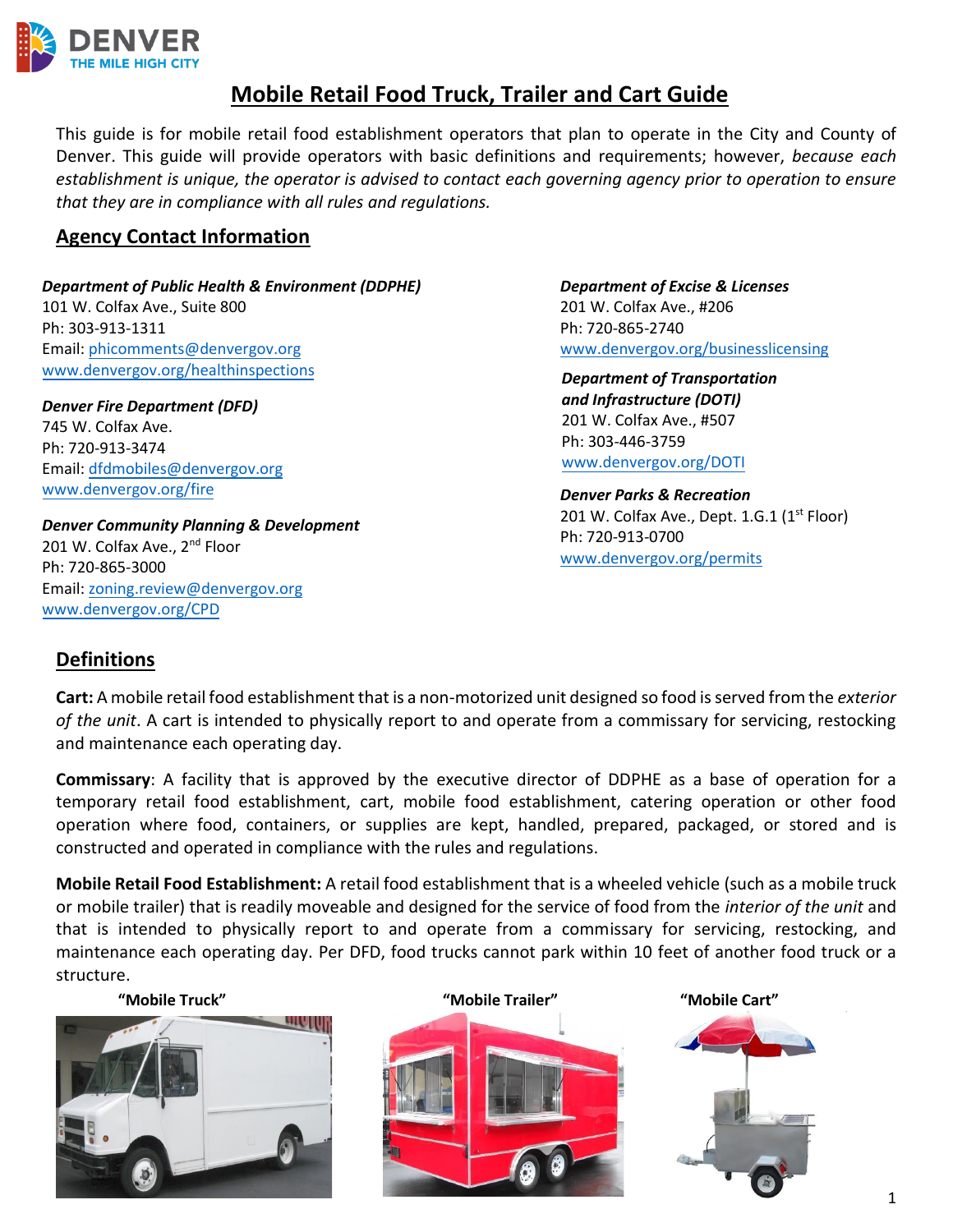# **DEPARTMENT OF EXCISE AND LICENSES**

A City and County of Denver 'Retail Food Establishment-Mobile' license is required for all food trucks, trailers and carts that want to operate in the City and County of Denver. A food truck, trailer or cart cannot operate under any other license and will need to allow themselves plenty of time to complete the licensing process. During busy season, it could take up to 30 days to complete the licensing process and additional time to complete any permits.

## **Applying for a License**

- 1. Complete [Mobile Plan Review Packet.](https://www.denvergov.org/content/dam/denvergov/Portals/771/documents/PHI/Food/Mobile%20Plan%20Review_2018.pdf) The packet can be found on both the DDPHE website and the Department of Excise and Licenses website. It can also be requested by emailing [phicomments@denvergov.org.](mailto:phicomments@denvergov.org)
- 2. Obtain required fees, documents, pictures, and mobile plan review (reference check off list on page 1 of the mobile plan review packet) and submit all required items to Excise and Licenses:

| In person/mail: | Department of Excise and Licenses |  |  |
|-----------------|-----------------------------------|--|--|
|                 | 201 W. Colfax Ave, Ste 206        |  |  |
|                 | Denver, CO 80202                  |  |  |
| Email:          | EXLSubmit@denvergov.org           |  |  |

- 3. Excise and Licenses will then distribute the plan review packet to DDPHE and DFD. Mobile plan review packets will begin to be reviewed within five (5) business days. After the packet is approved, the operator will be contacted to schedule the physical inspection.
- 4. Excise and Licenses will issue a physical license to the mobile unit after required signatures are obtained during physical inspection. Once you obtain the City and County of Denver Business and Professional License, you may begin operating the mobile food unit.

For detailed steps, reference [mobile retail food establishment licensing instructions.](https://www.denvergov.org/content/dam/denvergov/Portals/771/documents/PHI/Food/Mobile%20Licensing%20Instructions_2018.pdf)

| Where can I park my food truck?          |                                       |                                     |                                     |                                                   |  |
|------------------------------------------|---------------------------------------|-------------------------------------|-------------------------------------|---------------------------------------------------|--|
|                                          | On the street                         | On private property                 | As part of a larger<br>public event | In a public park                                  |  |
| Allowed?                                 | Yes                                   | Yes                                 | See pages 3 & 4                     | See page 3                                        |  |
| Permit Required?                         | Permit may be<br>required, see page 3 | Yes, with exceptions,<br>see page 4 | No, see pages 3 & 4                 | See page 3                                        |  |
| Conditions on location<br>and operations | See page 3                            | See page 4                          | See page 3                          | Only at an event/special<br>occasion (see page 3) |  |

**LEGAL DISCLAIMER**: This Guide should not be used as a substitute for codes and regulations. The applicant is responsible for compliance with all code and rule requirements, whether or not described in this guide.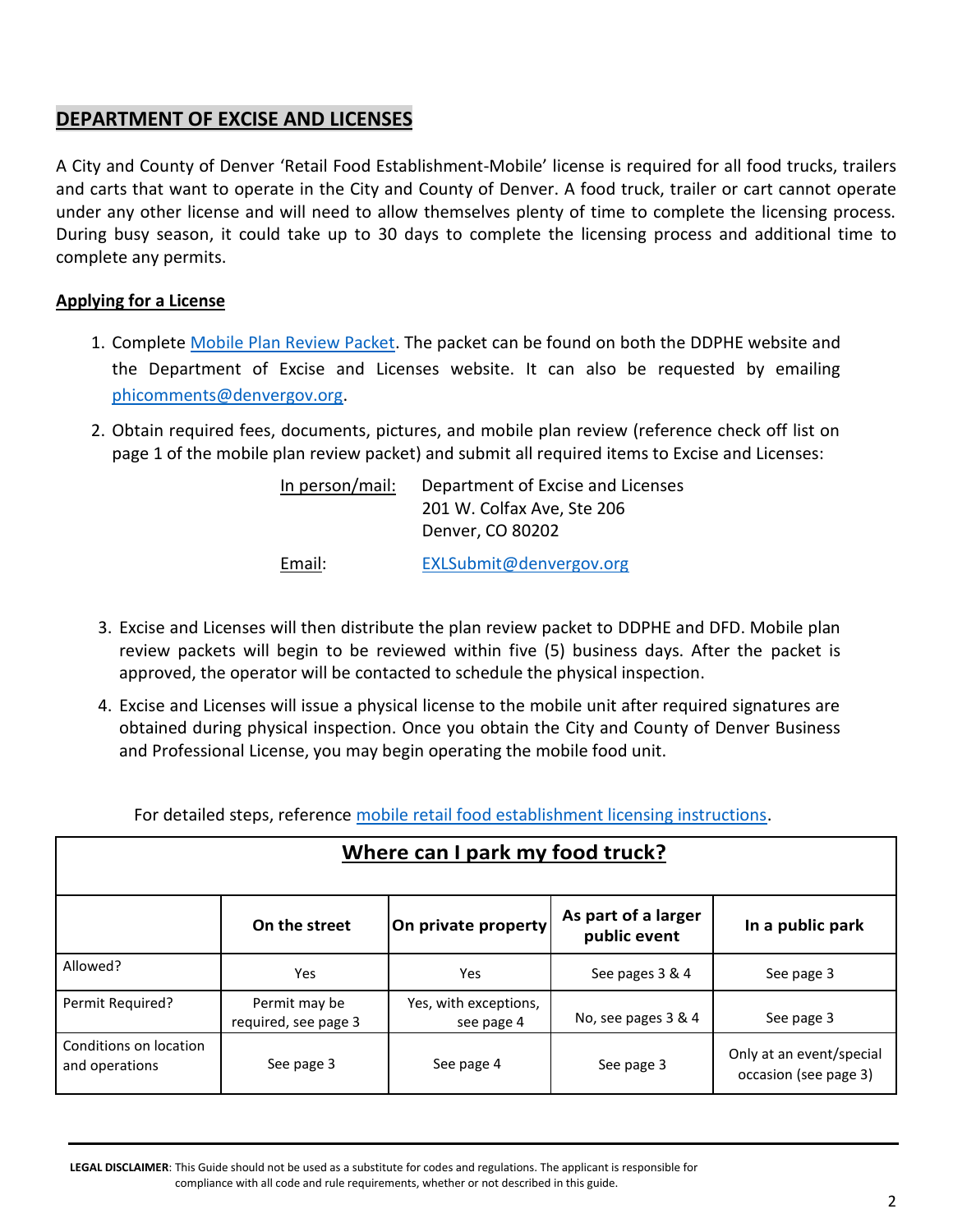# **Department of Transportation and Infrastructure (DOTI)**

## **You can park for vending on any street, with the following exceptions:**

- Not within 20 feet of an intersection when making a sale or attempting to make a sale.
- Not on any street, alley or public right-of-way within the Central Business District defined by ordinance (see map below).
- Food trucks are prohibited from parking within 300 feet of a public park or parkway unless permission has been granted as part of, or in association with, a festival or contracted event that is permitted by the Denver Department of Parks & Recreation.

### **What rules apply?**

- All parking rules must be followed. For example, you cannot double park or park at a meter without paying the required fee. If a parking meter is bagged for a special event, you can only park there if authorized by the event.
- If selling ice cream as more than 10 percent of the gross income from the food truck, you cannot sell on any arterial street, collector street or laned highway (See street types [here\)](http://www.denvergov.org/content/dam/denvergov/Portals/706/documents/street-classification-map-2017.pdf).
- Cannot sell to any person who is standing in the street.
- Cannot place anything  $-$  including chairs, tables and signs — on a public sidewalk or in the street.

Food trucks are not allowed in the Central Business District as shown below in the highlighted area:



## **DENVER PARKS AND RECREATION**

Food trucks are not allowed within a park or within 300 feet of a park or parkway unless associated with a public event or special occasion. If associated with a public event or special occasion, food trucks must obtain permission from organizers and obtain a 'Retail Food Establishment-Mobile' license prior to participating in the event.

**LEGAL DISCLAIMER**: This Guide should not be used as a substitute for codes and regulations. The applicant is responsible for compliance with all code and rule requirements, whether or not described in this guide.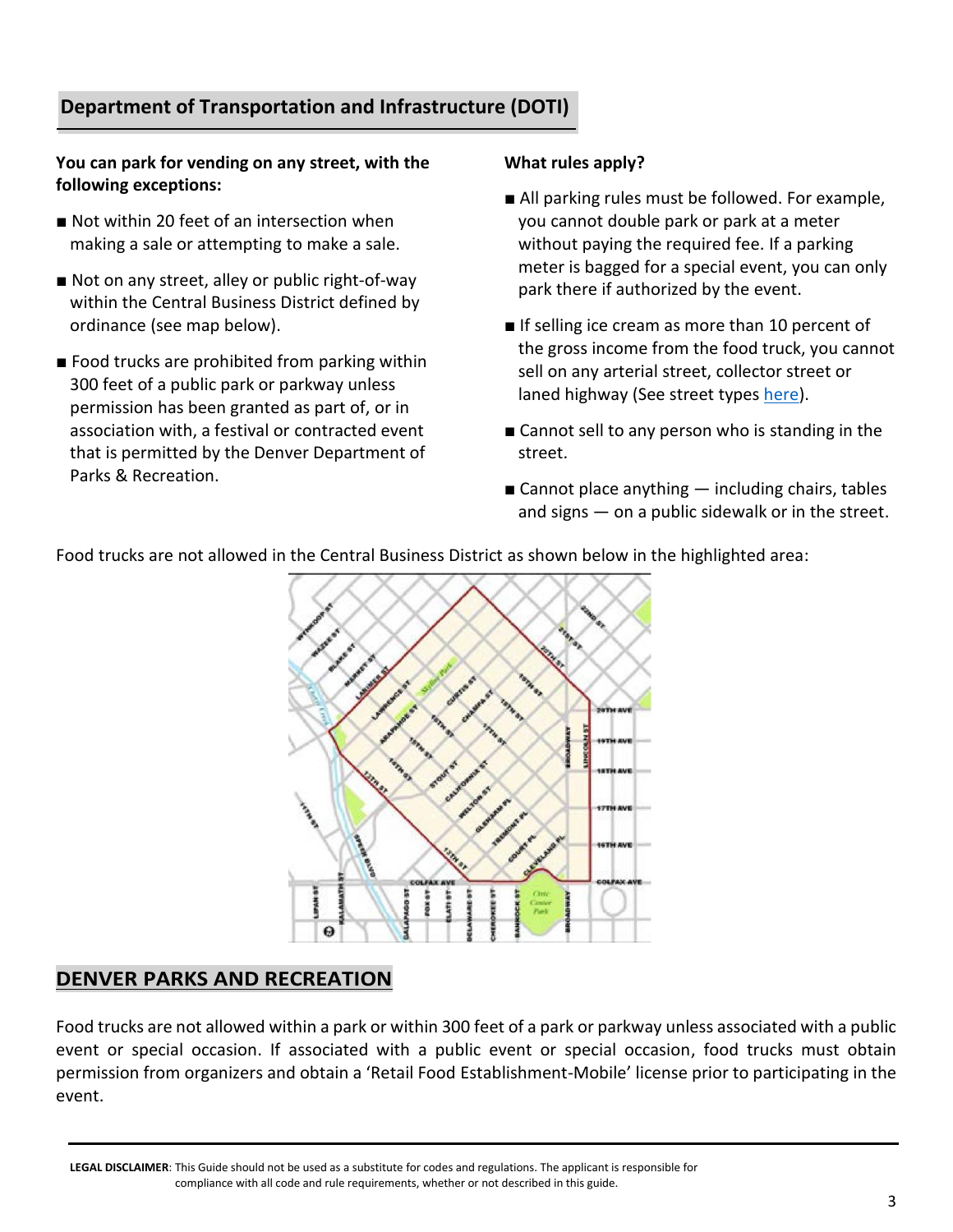# **COMMUNITY PLANNING & DEVELOPMENT: ZONING PERMITS FOR PRIVATE PROPERTY**

Food trucks can operate without a zoning permit if they are providing catering services as part of a *private* party, with no sales to the general public, or if they operate for less than 30 minutes at a location.

Food trucks can apply for a zoning permit to operate in the following zone districts:

- All S-CC, S-MX, E-RX, E-CC, E-MX, C-MX, industrial, and OS-B zone districts, and
- All downtown zone districts, except the Golden Triangle, Arapahoe Square, and Civic zone districts (D-GT, D-AS, D-CV).
- Food trucks are **not** allowed in residential zone districts.

*Find zoning and review zone district descriptions at [www.denvergov.org/zoning.](http://www.denvergov.org/zoning)*

## **What rules/conditions apply?**

Food trucks may only operate for up to four consecutive hours each day per zone lot, and only between 8 a.m. and 9 p.m. Operations are prohibited on undeveloped zone lots and zone lots with unoccupied structures or unpaved surfaces.

There can only be one food truck per zone lot, and it must be located at least 200 feet from eating and drinking establishments, 200 feet from other food trucks, and 50 feet from residential zone districts. Other siting, signage and waste disposal standards are listed in the Denver Zoning Code Section 11.11.14 [\(www.denvergov.org/zoning\)](http://www.denvergov.org/zoning).

**If operating a food truck as part of a special event, such as a group of food trucks at one location:** Special events are allowed in most zone districts, though in residential districts, the event sponsor must be a nonprofit or government entity. The special event must last a maximum of 12 consecutive days and there must be at least 90 days between events at the same location. Operating hours must stay between 9 a.m. and 11 p.m.

The special event itself will need a zoning use permit, in which case the food trucks do not need separate zoning permits.

## **Applying for a Zoning Use Permit**

- Visi[t www.denvergov.org/commercialzoning](http://www.denvergov.org/commercialzoning) to view application requirements and how to apply online using e-permits.
	- o For a food truck, the use type is "Retail Food Establishment, Mobile."
	- o For a special event, the use type is "Bazaar, Carnival, Circus, or Special Event."
- Visi[t www.denvergov.org/epermits](https://www.denvergov.org/Government/Agencies-Departments-Offices/Agencies-Departments-Offices-Directory/Community-Planning-and-Development/E-permits) to submit application materials and pay fees.
	- A one-year food truck permit is \$50, with \$50 annual renewals.
	- A special event permit is \$10 per event.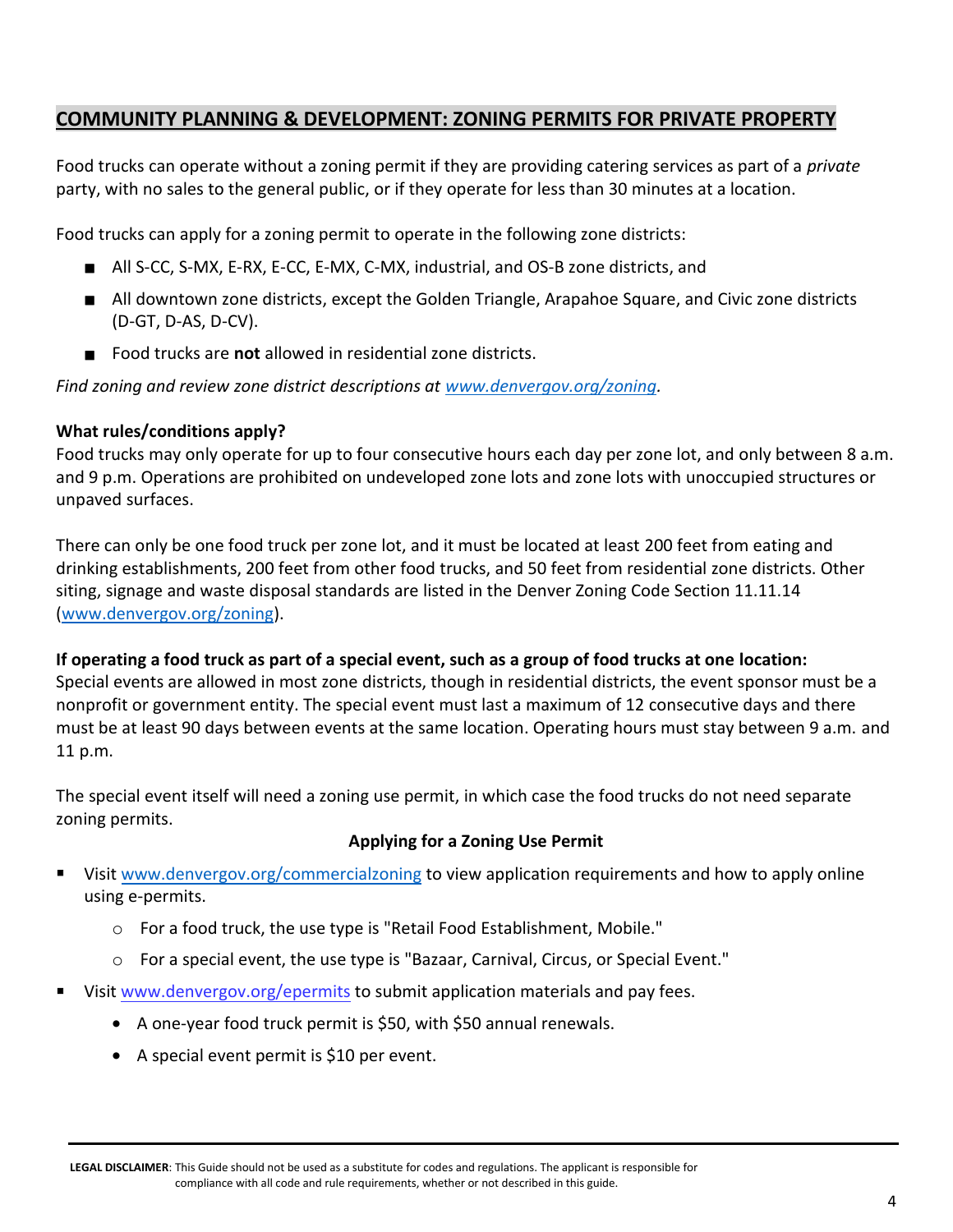

# **Mobile Retail Food Truck, Trailer and Cart Guide**

# **DENVER FIRE DEPARTMENT (DFD)**

When two or more trucks are operating in the same proximity, trucks must be at least 10 feet apart from one another.

Beginning May 1, 2018, fire suppression systems will be required on all trucks that have equipment that produces grease and/or smoke laden vapor.

For more information, visit the permits and licensing tab at [www.denvergov.org/fire](http://www.denvergov.org/fire) or email inspectors at [dfdmobiles@denvergov.org.](mailto:dfdmobiles@denvergov.org)

# **DEPARTMENT OF PUBLIC HEALTH & ENVIRONMENT (DDPHE)**

All mobile retail food establishments are subject to the City and County of Denver Food Establishment Rules and Regulations, Chapter 23 - Denver Revised Municipal Code. Chapter 9 of these rules and regulations speaks more specifically to mobile retail food establishment requirements. A full copy of these rules and regulations can be found on the Denver Department of Public Health & Environment-Public Health Investigations website: [www.denvergov.org/healthinspections.](http://www.denvergov.org/healthinspections)

#### **Mobile Food Establishment Fabrication**

Whether fabricating the unit yourself or having someone fabricate it for you, it is important that the unit is equipped with all the necessary equipment to ensure that you can serve food safely to the public. *Note*: All equipment used in the mobile food establishment shall be commercial-grade equipment.

# **Water Tanks, Water Systems and Sink Fixtures**

A mobile retail food establishment that does not meet any exemptions, such as one that is only selling pre-packaged items, shall provide adequate hot and cold potable drinking water under pressure with enough capacity for hand washing, food preparation, utensil cleaning and sanitizing.

#### **Hand Washing Sink**

The cart, truck or trailer must be furnished with a functioning hand sink. Hand washing sink requirements:

- Hand washing sink basin must measure 10 inches wide by 10 inches long and shall have an adequate depth for hands to be washed.
- Hand sink must be capable of providing a hands-free, continuous flow of water under pressure.
- A water temperature between 100°F and 120°F must be provided for hand washing, either through combination faucets or by means of a mixing valve that provides tempered water.
- Soap and individually dispensed paper towels must be provided at all hand sinks at all times.
- Hand sinks must have a flow rate of one gallon per minute.
- Each hand sink must supply three gallons of water per hour of operation.
- Hand washing sinks must be easily accessible at all times and used for no other purpose.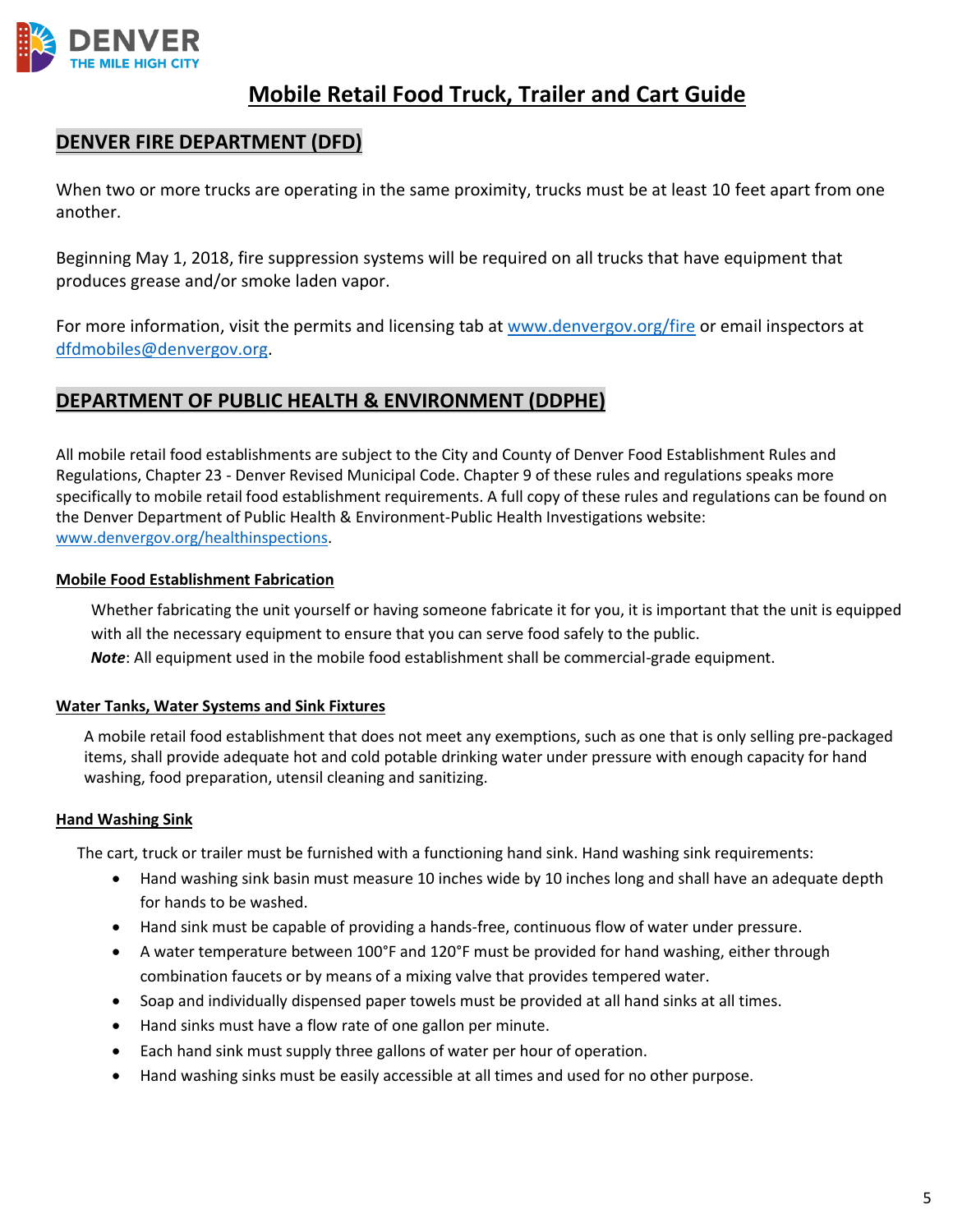## **Water tanks**

#### *Clean Water Tank:*

- Must be a minimum of 10 gallons or three gallons per hour of operation, whichever is greater. For example, if you are operating for five hours, 15 gallons of clean water must be provided just for the hand washing sink.
- Must be designed so that water can be flushed and in a way that permits complete drainage of the tank.
- The clean water supply tank must have no common interior partition with the tank holding non-potable water or other liquids.
- The clean water tank overflow or vent must terminate in a downward direction and must be located and constructed to prevent the entrance of contaminants.
- The water inlet must be located so that it will not be contaminated by waste discharge, road dust, oil, or grease, and it must be kept capped unless being filled.
- The water inlet must be provided with a connection of a size or type that will prevent its use for any other service.

#### *Wastewater Tank:*

- A mobile retail food establishment or cart must provide a single wastewater tank.
- The wastewater tank must be at least 15 percent larger than the clean water tank.
- Liquid waste must be discharged from the retention tank to an approved sewage disposal system and flushed as often as necessary to maintain sanitary conditions.
- *Discharge onto the surface of the ground is strictly prohibited.*
- Drainage from uncontaminated ice made with drinking water can be discharged onto the surface of the ground provided it does not create a nuisance.

## **Water Systems and Heating**

- The heating system must be adequate to fill the ware washing sink, if present, with 110°F water without interruptions.
- The heating system must be adequate to supply hand sinks with three gallons per hour of 100°F water at all times.
- The system must provide other hot water using fixtures and equipment with a continuous supply of hot water as needed.

## **Potable/Drinking Water Hose**

- Only food-grade hoses shall be used to fill or transfer drinking water to or within a mobile retail food establishment or a cart.
- The water supply hose and couplings must be of a size and type compatible with the water supply tank inlet fixture and must be free of cracks and checks.
- Hose couplings must be constructed to permit a tight connection between the mobile unit coupling and the water supply hose bib.
- Hose ends must be capped, connected or otherwise fully protected when not in use.
- *Note*: Water systems must be disinfected and flushed in accordance with 25-1.5-2, C.R.S., *Colorado Primary Drinking Water Regulations*, prior to use, if the mobile retail food establishment is not in daily use.

## **Three-Compartment Sinks**

• A three-compartment sink is not required on a mobile food establishment; wares may be washed at the commissary.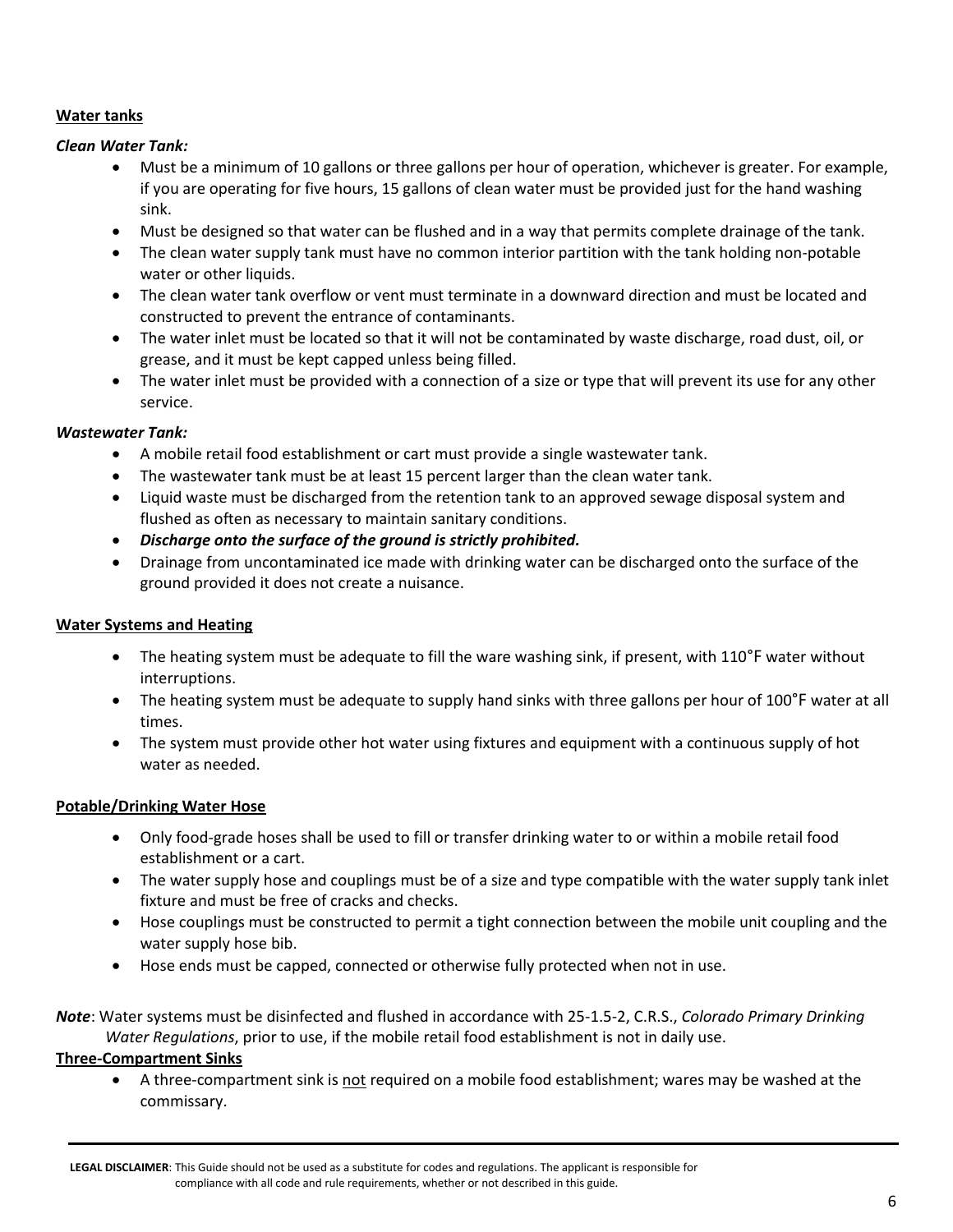- Each compartment of a three-compartment sink, if used for washing wares, must be adequate to fit at least half of the largest piece of equipment that is to be washed in the sink.
- The sink must be equipped with two drain boards or adequate space for drying equipment.
- When a mobile retail food establishment is equipped with a three-compartment sink, the water tank supply must be sized to adequately fill each ware washing compartment at least once every four hours of operation.
- A mobile retail food establishment which is not enclosed may not have a three-compartment sink for ware washing.

#### **Ventilation System**

- All enclosed mobile units must have a Type I hood with an extinguishment system that is installed by a licensed installer for all equipment that produces smoke and/or grease-producing vapors.
- Commercial baffling must be installed in the Type I hood.
- A single piece of external cooking equipment such as a smoker or grill may be used, provided that all foods are prepared, assembled and served from within the mobile unit.

For additional information regarding fire suppression systems, fire extinguishers and hood systems, please contact the Denver Fire Department a[t DFDmobiles@denvergov.org](mailto:DFDmobiles@denvergov.org) or 720-913-3474.

#### **Storage**

- All food and equipment must be stored, at minimum, six inches above the ground in a clean, sanitary, and protected manner.
- Any items that cannot be stored on the unit must be stored in an approved area at the commissary, including the potable water hose.
- Refrigerators and freezers must operate at all times in which food is stored, transported, prepared or served.
- Ice made with potable water may be used as a coolant for food storage.
	- $\circ$  Ice used to store cold food may not be used as an ingredient in food or beverages.
	- $\circ$  If ice is used to store cold food, the wastewater must drain away from the bin and discharge in an approved manner (i.e. into the gray water tank or disposed of in an approved location).

#### **Floors, Walls and Ceiling**

• Floors, walls and ceiling must be sealed and constructed of a smooth and easily cleanable material such as stainless steel or FRP.

#### **Equipment**

- Equipment must be smooth, easily cleanable, and commercial grade.
- Units without a 3-compartment ware washing sink must supply new serving utensils every four hours.
- A calibrated thermometer must be available to monitor the temperature of the food during storage, preparation and service.
- Only disposable, single-service articles (i.e. wrappers, utensils, plates, containers) may be provided for customers.

#### **Commissary**

• Mobiles and carts must operate from a commissary and report to the commissary *daily* to prepare food, and to service and clean equipment as well as to fill clean water and empty wastewater tanks.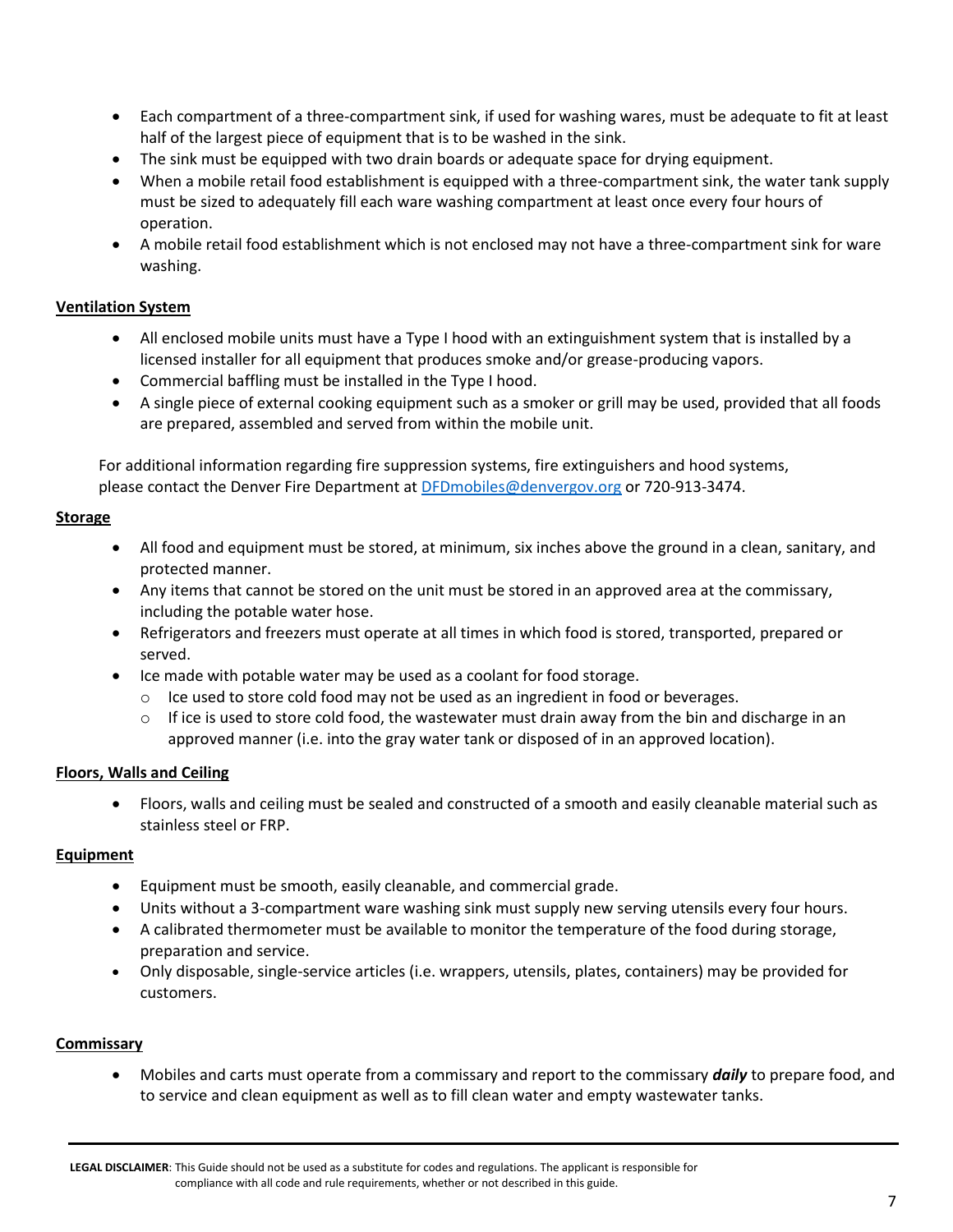- The commissary must be equipped with facilities necessary for servicing the needs of each type of operation.
- You and the commissary operator must enter into an agreement for use of the commissary facility. An *Affidavit of Commissary* must be submitted to the Department as a part of the mobile plan review as well as annually upon licensing renewal. The affidavit indicates that the vendor and the commissary operator are accountable for the proper and approved use of the kitchen and other needed facilities.
- *Note:* It is at the discretion of the Department to determine if a facility is adequate to act as a commissary. Some liquor licensed facilities may not be accepted by the Denver Department of Excise and Licenses for use as a commissary.

For additional information, reference the *commissary operation guide* on the Department's [website.](https://www.denvergov.org/content/denvergov/en/environmental-health/public-health-inspections/food-safety-section.html)

#### **Self-Contained Units**

- If a unit wishes to operate without reporting to a commissary daily, all items that would be used at the commissary must be on the unit including, but not limited to: mop sink, food preparation sink, threecompartment sink, adequate cooking equipment and storage
- The menu being served must be limited, i.e. only burgers, only salads and sandwiches, etc.
- In addition, the Department must approve a written operation plan. The written operation plan must include details about supply storage, vehicle maintenance and cleaning, and arrangements for potable water tank and wastewater tank servicing (this can be in the form of an Affidavit of Commissary or other letter from a facility that will supply you with potable water).
- Check with the Department representative to determine if you qualify for this option *prior to* fabricating your unit.
- Once the mobile unit is approved, any changes made to the unit, including menu, operation locations, etc. must be approved by the Department.

## **ADVISORY**

- Repeat violations of the Denver Food Establishment Rules and Regulations within a 12 month period may result in a fine.
- Violations that create an *imminent health hazard* may result in a **fine up to \$2000.00 for the first hazard** and higher fines for additional imminent health hazards. Imminent health hazards include but are not limited to: operating without a properly functioning hand washing sink, operating without soap and/or paper towels, operating without hot water, operating without using a commissary as required, or operating in any manner that seriously compromises the safety of foods served.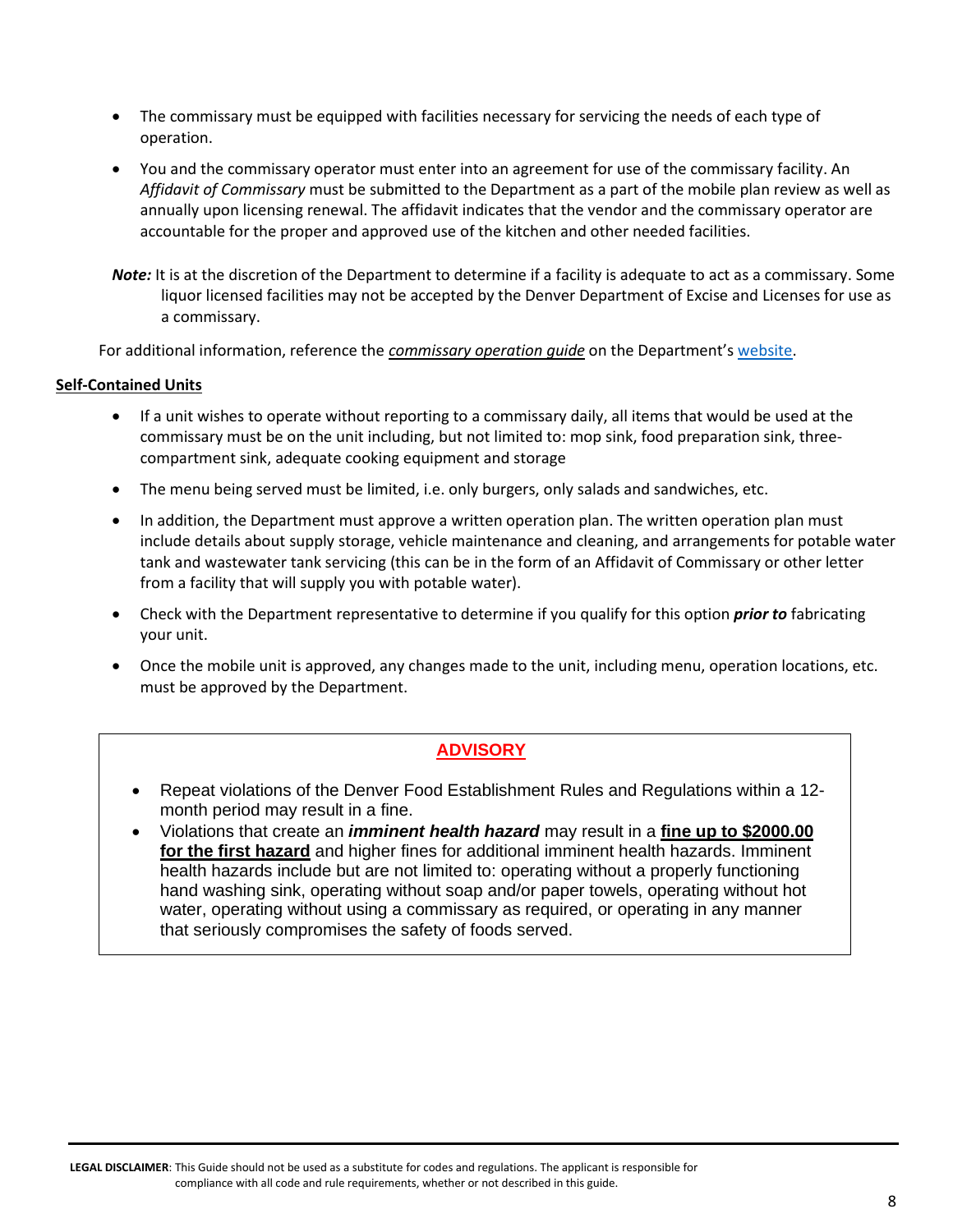# **DDPHE's Food Truck Operation Inspection Checklist**

#### *Water System and Fixtures*

- Diameter of the hand washing sink basin is a minimum of 10 inches wide and 10 inches long with adequate depth
- \_\_\_\_ Hand sink is supplied with soap and paper towels
- Hand sink is supplied with three gallons of fresh water for each hour of operation that measures 100°F
- Three-compartment sink (if on unit) can be filled with 110°F water without interruption
- Water tank is large enough to fill three-compartment sink (if on unit) at least once every four hours of operation
- Water supply tank for cart is at least 10 gallons, or three gallons per hour of operation, whichever is greater
- Water pressure is provided at all fixtures with a minimum flow rate of one gallon per minute
- Waste water tank that is at least 15 percent larger than the fresh water supply tank
- No waste water is discharged onto the ground

## *Food Safety and Sanitation*

- Sanitizing solution (chlorine or quaternary ammonium) is available for use during food handling
- Test strips to measure the concentration of the chosen sanitizer are available.
- A calibrated probe food thermometer that measures between 0°F and 220°F is available on the mobile unit
- Cold food requiring refrigeration is held at 41°F or colder at all times
- \_\_\_\_ Hot food that is being held hot for service is held at 135°F or hotter at all times

## *Miscellaneous*

- \_\_\_\_ Surfaces in the unit are constructed of a smooth, cleanable, non-absorbent material
- \_\_\_\_ Ventilation hood system (if needed) in the unit is of commercial grade with adequate power and cleanable, removable baffles
- Ventilation hood covers all cooking equipment that produces grease and/or smoke
- Mobile unit has independent power, i.e., generator
	- \_\_\_\_ Commissary verified and approved with proper Affidavit of Commissary

*This checklist is designed as a tool to assist mobile operators and does not encompass all regulations and responsibilities of the operator. Mobile food establishment licensees must adhere to all requirements in the City and County of Denver Food Establishment Rules and Regulations, Chapter 23 - Denver Revised Municipal Code (*[www.denvergov.org/healthinspections](http://www.denvergov.org/healthinspections)*)*